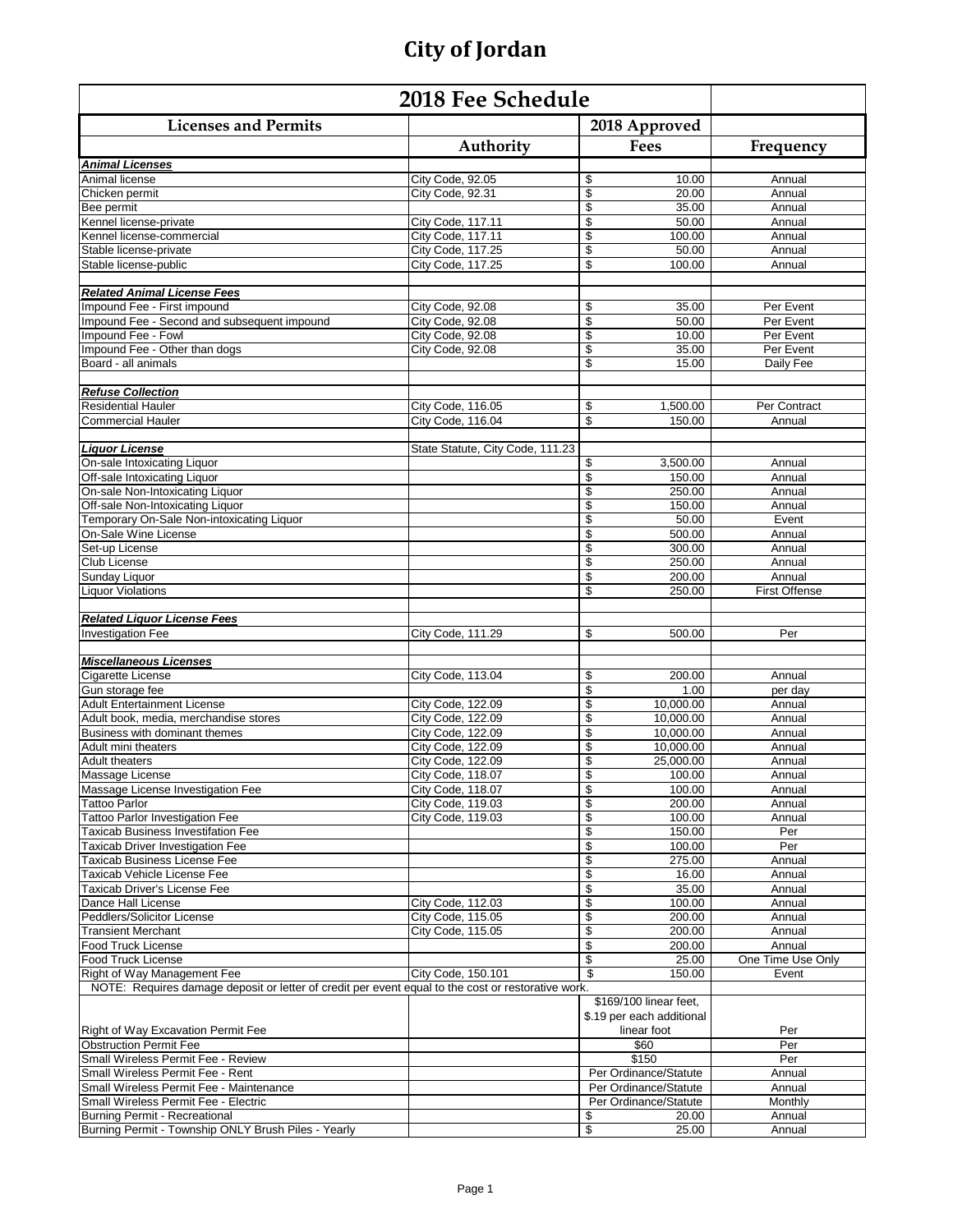| <b>Miscellaneous License Related Fees</b>                                                                                                                                                |                                                  | 2018 Approved                                  |                      |
|------------------------------------------------------------------------------------------------------------------------------------------------------------------------------------------|--------------------------------------------------|------------------------------------------------|----------------------|
| Gambling Permit Investigation Fee                                                                                                                                                        | <b>State Statute</b>                             | \$<br>100.00                                   | Application          |
| Adult Entertainment Investigation Fee                                                                                                                                                    | City Code, 122.09                                | \$<br>1,000.00                                 | Application          |
| Pawn Shop Fees                                                                                                                                                                           | City Code, 120.06                                |                                                |                      |
| Annual License fees                                                                                                                                                                      |                                                  | \$<br>1,500.00                                 | Annual               |
| Initial Investigation Fee                                                                                                                                                                |                                                  | \$<br>1,000.00                                 | Application          |
| New Employee Investigation Fees                                                                                                                                                          |                                                  | \$<br>315.00                                   | Event                |
| Electronic Billable Transaction Fee                                                                                                                                                      |                                                  | \$<br>1.50                                     | Per Transaction      |
| <b>Manual Billable Transaction Fee</b>                                                                                                                                                   |                                                  | \$<br>2.50                                     | Per Transaction      |
| <b>Zoning and Subdivision Fees</b>                                                                                                                                                       |                                                  |                                                |                      |
|                                                                                                                                                                                          | Unless stated otherwise, all                     |                                                |                      |
| Variance-Residential                                                                                                                                                                     | zoning fees and subdivision fees                 | \$<br>200.00                                   | Application          |
| Variance-Commercial                                                                                                                                                                      | are authorized by City Code                      | \$<br>300.00                                   | Application          |
| Code Amendment                                                                                                                                                                           | Ch.154 Zoning and City Code                      | \$<br>300.00                                   | Application          |
| Conditional Use Permit-Residential/Interim Use                                                                                                                                           | Ch.153 Subdivisions,                             | \$<br>200.00                                   | Application          |
| Conditional Use Permit-Com.+Ind. /Interim Use                                                                                                                                            | respectively.                                    | \$<br>300.00                                   | Application          |
| Re-zone Request                                                                                                                                                                          |                                                  | \$<br>300.00                                   | Application          |
| Annexation application fee                                                                                                                                                               |                                                  | \$<br>200.00                                   | Application          |
| Annexation Tax Reimbursement Fee (under an Annexation agreement)                                                                                                                         |                                                  | \$<br>1,000.00                                 | Acre/Application     |
| Annexation Tax Reimbursement Fee (No Annexation agreement)<br>NOTE: All costs incidental to annexation, whether contested or uncontested are the responsibility of the requesting party. |                                                  | 90,70,50,30,10% of current tax                 | Application          |
| These costs will be billed at City cost. Annexation Tax Reimbursement Fee /acre, applicant shall be paid before the City will approve any annexations.                                   |                                                  |                                                |                      |
| Home Occupancy                                                                                                                                                                           |                                                  | 50.00<br>\$                                    | Application          |
| Special Home Occupancy                                                                                                                                                                   |                                                  | \$<br>200.00                                   | Application          |
| Minor subdivision                                                                                                                                                                        |                                                  | \$<br>150.00                                   | Application          |
| Sketch Plan                                                                                                                                                                              |                                                  | \$<br>250.00                                   | Application          |
| <b>Preliminary Plat</b>                                                                                                                                                                  |                                                  | \$<br>500.00                                   | Application          |
| <b>Final Plat</b>                                                                                                                                                                        |                                                  | \$<br>500.00                                   | Application          |
| <b>PUD</b>                                                                                                                                                                               |                                                  | \$<br>500.00                                   | Application          |
| Park land Dedication                                                                                                                                                                     | 10% of market value of land at time of platting. |                                                | Application          |
| <b>Related Zoning and Subdivision Fees</b>                                                                                                                                               |                                                  |                                                |                      |
| Landscape escrow-Residential                                                                                                                                                             |                                                  | \$<br>2,500.00                                 | Per lot              |
| Landscape escrow-Commercial                                                                                                                                                              |                                                  | \$<br>5,000.00                                 | Per lot              |
| <b>Erosion Control Fee</b>                                                                                                                                                               | City Code, 150.101                               | \$<br>150.00                                   | Per lot              |
| <b>Grading &amp; Excavation Permit</b>                                                                                                                                                   | City Code, 150.115; 150.063                      | \$<br>150.00                                   | Event                |
| NOTE: Requires damage deposit or letter of credit per event equal to the cost or restorative work.                                                                                       |                                                  |                                                |                      |
| Comprehensive Plan Amendment                                                                                                                                                             |                                                  | \$<br>600.00                                   | Application          |
| EAW                                                                                                                                                                                      |                                                  | Cost                                           | Application          |
| <b>EIS</b>                                                                                                                                                                               |                                                  | Cost                                           | Application          |
| Design Review Fee                                                                                                                                                                        |                                                  | \$<br>150.00                                   | Event                |
| Special Planning Commission Meeting<br>Private Activity Revenue Bond Financing Fee                                                                                                       |                                                  | \$<br>200.00<br>\$<br>2,500.00                 | Event<br>Application |
| <b>TIF Application Fee</b>                                                                                                                                                               |                                                  | \$<br>10,000.00                                | Application          |
| Tax Abatement Fee                                                                                                                                                                        |                                                  | \$<br>5.000.00                                 | Application          |
| NOTE: All costs related to TIF & Abatement application including but not limited to legal, fiscal and staff time will be billed at cost to the                                           |                                                  |                                                |                      |
| developer. These are not reimbursed and are the cost to establish the TIF or Abatement                                                                                                   |                                                  |                                                |                      |
|                                                                                                                                                                                          |                                                  |                                                |                      |
| Vacation Easement Application                                                                                                                                                            |                                                  | \$<br>300.00                                   | Application          |
| Vacation of Street or Alley                                                                                                                                                              |                                                  | \$<br>500.00                                   | Application          |
| Site Plan Review - On all Commercial permits                                                                                                                                             |                                                  | 150.00<br>\$                                   | Application          |
| <b>Attorney Fees</b>                                                                                                                                                                     |                                                  |                                                |                      |
| Attorney fee for City Work                                                                                                                                                               | City Code, 31.04                                 | 150.00<br>\$                                   | Per Hour             |
| Attorney fee for developments                                                                                                                                                            |                                                  | \$<br>220.00                                   | Per Hour             |
| Paralegal                                                                                                                                                                                |                                                  | \$<br>96.25                                    | Per Hour             |
|                                                                                                                                                                                          |                                                  |                                                |                      |
| <b>Engineering Fees</b>                                                                                                                                                                  |                                                  |                                                |                      |
| Tim Loose, Designated City Engineer                                                                                                                                                      |                                                  | \$<br>126.50                                   | Per hour             |
| Mike Waltman, Assistant City Engineer                                                                                                                                                    |                                                  | \$<br>109.00                                   | Per hour             |
| <b>General Engineering</b>                                                                                                                                                               |                                                  | \$<br>79.50                                    | Per hour             |
| Sr. Project Manager or Sr. Principal Engineer/Surveyor<br>Sr. Project Manager - Principal Engineer/Surveyor                                                                              | City Code, 31.07                                 | \$120.00-\$160.00/Hour<br>\$100.00-160.00/Hour | Per Hour<br>Per Hour |
| <b>Principal Environmental Engineer</b>                                                                                                                                                  |                                                  | \$135.00-190.00/Hour                           | Per Hour             |
| Senior Transportation Planner                                                                                                                                                            |                                                  | \$110.00-170.00/Hour                           | Per Hour             |
| Project Manager                                                                                                                                                                          |                                                  | \$100.00-145.00/Hour                           | Per Hour             |
| Project/Design Engineer/Planner                                                                                                                                                          |                                                  | \$60.00-\$135.00/Hour                          | Per Hour             |
| <b>Licensed Surveyor</b>                                                                                                                                                                 |                                                  | \$75.00-\$135.00/Hour                          | Per Hour             |
| Project Surveyor                                                                                                                                                                         |                                                  | \$60.00-100.00/Hour                            | Per Hour             |
| Specialist(Nat. Resources: GIS; Traffic; Other)                                                                                                                                          |                                                  | \$70.00-\$120.00/Hour                          | Per Hour             |
| Senior Technician                                                                                                                                                                        |                                                  | \$70.00-\$130.00/Hour                          | Per Hour             |
| Technician                                                                                                                                                                               |                                                  | \$50.00-\$90.00/Hour                           | Per Hour             |
| Clerical                                                                                                                                                                                 |                                                  | \$35.00-\$80.00/Hour                           | Per Hour             |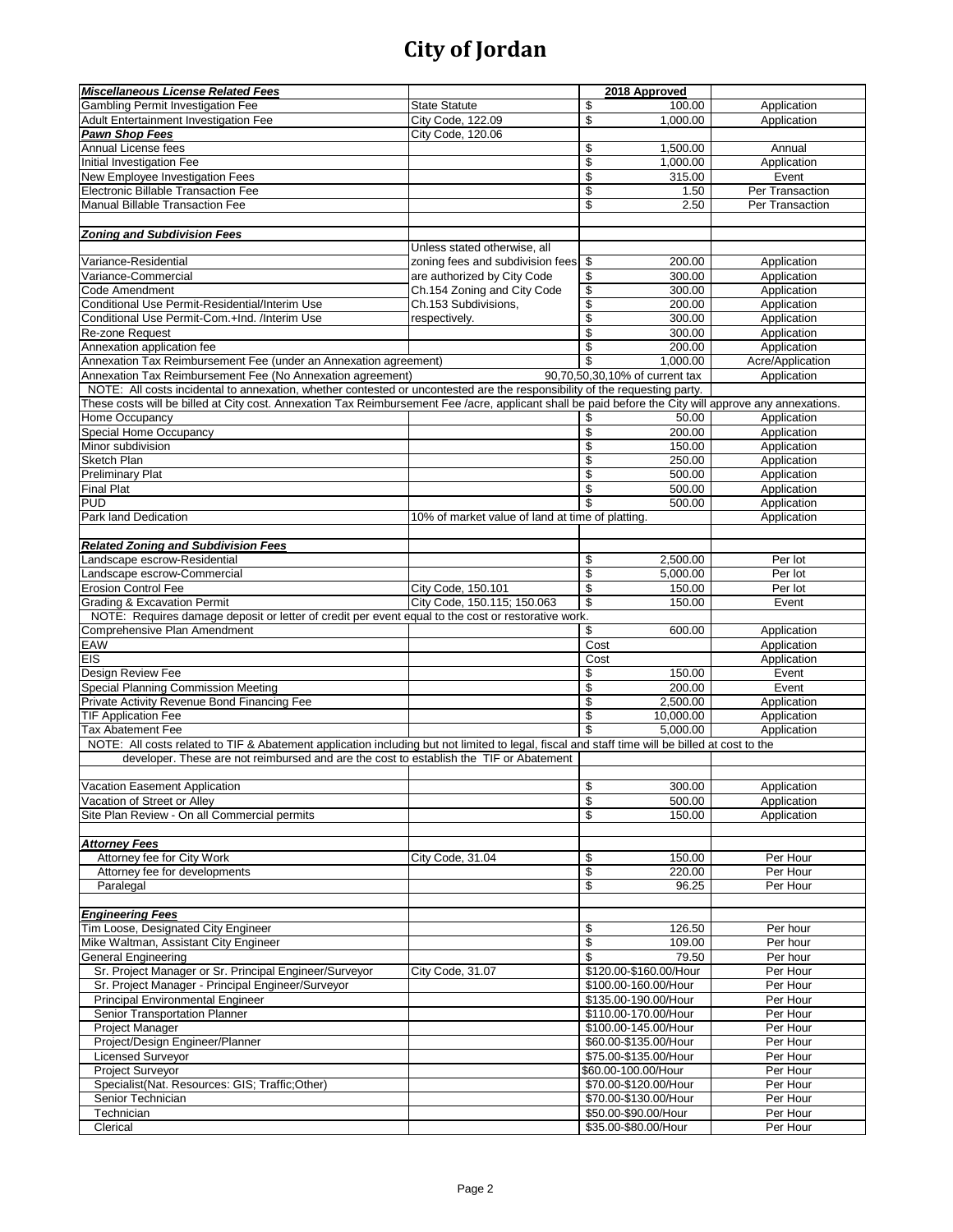|                                                                                                       |                                   |          | 2018 Approved      |                            |
|-------------------------------------------------------------------------------------------------------|-----------------------------------|----------|--------------------|----------------------------|
| <b>Building Permits and Fees</b>                                                                      | State Statute, City Code, 150.101 |          |                    |                            |
| <b>Mechanical Permit</b>                                                                              |                                   | \$       | 50.00              | Application                |
| <b>Plumbing Permit</b>                                                                                |                                   | \$       | 100.00             | Application                |
| Septic System Inspection (Per Scott County)                                                           |                                   | \$       | 100.00             | Application                |
| Sign Permit                                                                                           |                                   | \$       | 25.00              | Application                |
| NOTE: Plus \$.25/square foot of sign.                                                                 |                                   |          |                    |                            |
| Sign Permit - Structural                                                                              |                                   | \$       | 50.00              | Application                |
| NOTE: Building inspection fee based on value.                                                         |                                   |          |                    |                            |
|                                                                                                       |                                   |          |                    |                            |
| Demolition - commercial                                                                               |                                   |          | based on value     |                            |
| Demolition - residential                                                                              |                                   | \$       | 100.00             |                            |
| Mobile Home Installation                                                                              | City Code 151.04                  |          | based on value     | Application                |
| Mobile Home Removal                                                                                   |                                   | \$       | 10.00              | Application                |
| <b>Moving Permit</b>                                                                                  |                                   | \$       | 200.00             | Application                |
| Fence                                                                                                 |                                   | \$       | 25.00              | Application                |
| Fence within Easement Agreement                                                                       |                                   | \$       | 75.00              | Application                |
| Air Conditioners                                                                                      |                                   | \$       | 50.00              | Application                |
| Fireplaces                                                                                            |                                   | \$       | 50.00              | Application                |
| Furnaces                                                                                              |                                   | \$       | 50.00              | Application                |
| Hot Tub/Spa (5,000 gallons or more)                                                                   |                                   | \$       | 50.00              | Application                |
| Above Ground Pools(5,000 gallons or more)                                                             |                                   |          | Based on Value     | Application                |
| Below Ground Pools(5,000 gallons or more)                                                             |                                   |          | Based on Value     | Application                |
| <b>Residential Reroofs</b>                                                                            |                                   |          | 80.00              |                            |
| <b>Residential Residing</b>                                                                           |                                   | \$<br>\$ | 80.00              | Application<br>Application |
|                                                                                                       |                                   |          |                    |                            |
| Underground Sprinkler System                                                                          |                                   | \$       | 50.00              | Application                |
| Water Heater                                                                                          |                                   | \$       | 15.00              | Application                |
| <b>Water Softner</b>                                                                                  |                                   | \$       | 30.00              | Application                |
| <b>Window Replacement</b>                                                                             |                                   | \$       | 50.00              | Application                |
| Door Replacement                                                                                      |                                   | \$       | 50.00              | Application                |
| All other permits and fees related to building permits are per the State Building Code, 1997 Edition. |                                   |          |                    | Application                |
| <b>Other Administrative Charges</b>                                                                   | <b>State Statute</b>              |          |                    |                            |
| <b>NSF Check</b>                                                                                      |                                   | \$       | 30.00              | Event                      |
| <b>Assessment Search</b>                                                                              |                                   | \$       | 15.00              | Application                |
| Copies (8 1/2"X 11")                                                                                  |                                   | \$       | 0.25               | Per Copy                   |
| Copies (Larger paper)                                                                                 |                                   | \$       | 0.50               | Per Copy                   |
| <b>Fax Service</b>                                                                                    |                                   | \$       | 1.00               | Per Page                   |
| <b>Notary Service</b>                                                                                 |                                   | \$       | 2.00               | Per Document               |
| Zoning Ordinance                                                                                      |                                   | \$       | 10.00              | Per Zone                   |
| <b>Subdivision Ordinance</b>                                                                          |                                   | \$       | 15.00              | Per Copy                   |
| Comprehensive Plan                                                                                    |                                   | \$       | 65.00              | Per Copy                   |
| Water Comprehensive Plan                                                                              |                                   | \$       | 50.00              | Per Copy                   |
| Sewer Comprehensive Plan                                                                              |                                   | \$       | 50.00              | Per Copy                   |
| <b>Transportation Comprehensive Plan</b>                                                              |                                   | \$       | 50.00              | Per Copy                   |
| Storm Water Comprehensive Plan                                                                        |                                   | \$       | 65.00              | Per Copy                   |
| <b>City Budget</b>                                                                                    |                                   | \$       | 50.00              | Per Copy                   |
| NOTE: Plus \$ .25 per page                                                                            |                                   |          |                    |                            |
| <b>Hearing Notices</b>                                                                                |                                   | \$       | 10.00              | Per Copy                   |
| NOTE: Plus \$ .25 per page                                                                            |                                   |          |                    |                            |
| <b>Annual Financial Statements</b>                                                                    |                                   | \$       | 25.00              | Per Copy                   |
| NOTE: Plus \$ .25 per page                                                                            |                                   |          |                    |                            |
| City Code                                                                                             |                                   | \$       | 10.00              | Per Copy                   |
| NOTE: Plus \$ .25 per page                                                                            |                                   |          |                    |                            |
| Utility Billing List Labels - Print                                                                   |                                   | \$       | 50.00              | Per Copy                   |
| Utility Billing List Labels - Electronic                                                              |                                   | \$       | 10.00              | Per Copy                   |
| Maps-City                                                                                             |                                   | \$       | 2.00               | Per Copy                   |
| Maps-City if mailed                                                                                   |                                   | \$       | 4.00               | Per Copy                   |
| Maps-Zoning, small                                                                                    |                                   | \$       | 5.00               | Per Copy                   |
| Maps-Zoning, large                                                                                    |                                   |          | Cost of production | Per Copy                   |
| Maps-Park Plan                                                                                        |                                   | \$       | 12.50              | Per Copy                   |
| Photographs                                                                                           |                                   | \$       | 5.00               | Per CD                     |
| <b>Reserve Police Officers</b>                                                                        |                                   | \$       | 20.00              | Per Hour                   |
| Police Officer                                                                                        |                                   | \$       | 80.00              | Per Hour                   |
| Forfeiture Vehicle Storage Fee                                                                        |                                   |          | \$5.00 per day     | \$500 maximum              |
| NOTE - tow fees are separate and are set by a private contractor                                      |                                   |          |                    |                            |
| Forfeiture Impound Property Release                                                                   |                                   | \$       | 25.00              | per request                |
| <b>Process Server</b>                                                                                 |                                   | \$       | 30.00              | Event                      |
| CD with data or maps burned to it                                                                     |                                   | \$       | 15.00              | Per CD                     |
| Video Tapes                                                                                           |                                   | \$       | 25.00              | Per Tape                   |
| <b>DVD</b> of Meetings                                                                                |                                   | \$       | 15.00              | Per DVD                    |
|                                                                                                       |                                   |          |                    |                            |